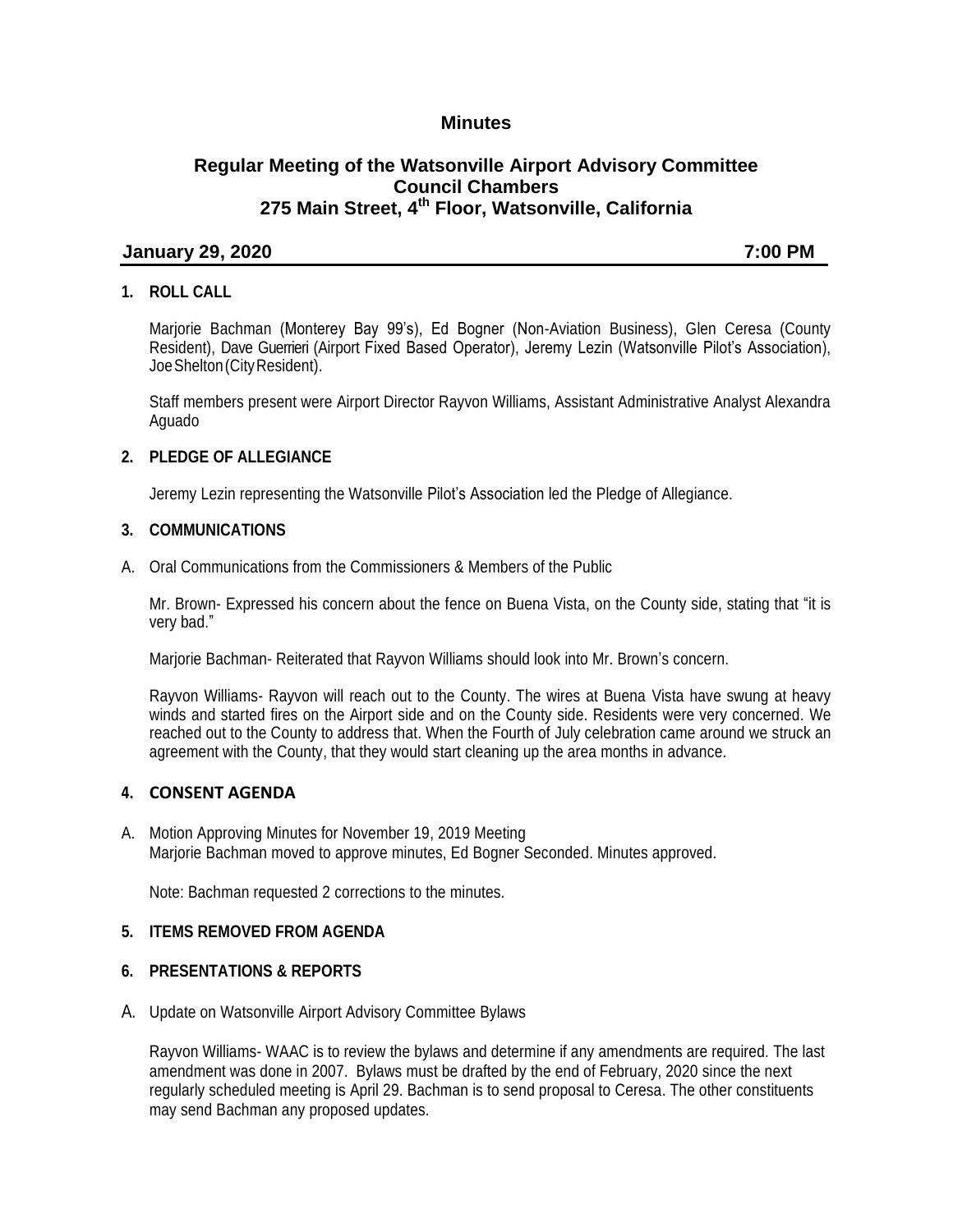Marjorie Bachman- Communication with the constituents is not happening before the meetings. Bachman would like to add the following statement to the bylaws under jurisdiction "required to notify our constituents of a meeting" and "requirement for the WAAC to review any development proposal within the airport influence area".

B. Presentation on the 2020-2026 Airport Capital Improvement Program

Glen Ceresa- Clarification on the process when applying for an FAA grant. An application submittal doesn't guarantee the funds.

Rayvon Williams- Every year the airport's challenge is to save up our portion of the project cost.

C. Presentation on Community Communications Regarding Obstructions

Glen Ceresa- How will the County residents abide by the code? Ceresa asked for confirmation on the following; a tree is obstructing view and the County notifies the parcel owner. The parcel owner fails to mitigate the tree in question. The County would then mitigate the tree and place a lean on the property for repayment.

Jeremy Lezin- How many people have been impacted so far? How many obstructions do we have now? Per Williams, the airport has had to mitigate approximately 60 trees.

Rayvon Williams- The FAA does a flight check every 548 days and they determine what trees are obstructing view. Once the FAA identifies the trees, we would notify the County.

D. Discussion on Abandoned Aircraft and Pilot Lounge Abandoned Aircraft

WAAC member addressed his concerns about the \$1,000 annual fee not being paid historically by tenants with derelict airplanes.

Marjorie Bachman- Questioned if the individual has been paying his tie-down fee? The individual has been paying their tie-down fee.

WAAC member- If someone is building an airplane in their hangar, how does that fit in the context? Is it still a year maximum? Per Williams, we would work with the tenant on a case by case basis.

Dave Guerrieri- Asked if the Piper in front of Specialized is a derelict airplane.

Pilot's Lounge

Rayvon Williams- We do not have a plan for a pilot's lounge now, but there is a plan for terminal renovations in the current master plan.

Dave Guerrieri- Suggested a snooze room, computer access for flight planning. Is it possible to consider a private partnership for someone who would want to build a hotel?

Jeremy Lezin- Agreed with bringing a pilot's lounge to the airport sooner than later. Watsonville is deficient compared to other comparable airports.